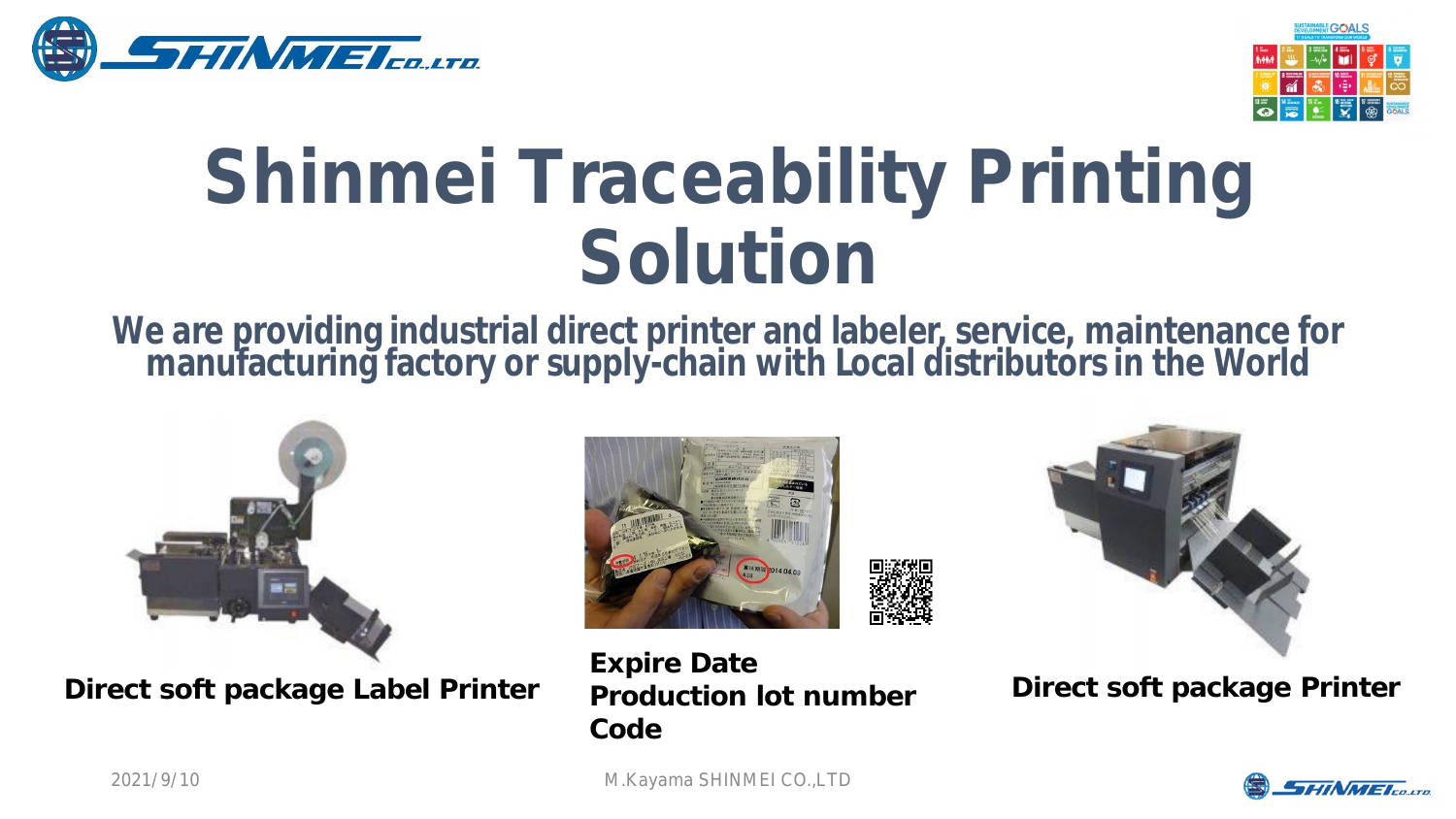



## **Traceability Printing System**

A proprietary direct thermal printer and a traceability printing system that utilizes tags, QR codes, and the cloud. From planning to following operations, we propose the construction of traceability in a safe and secure food value chain as a comprehensive solution.